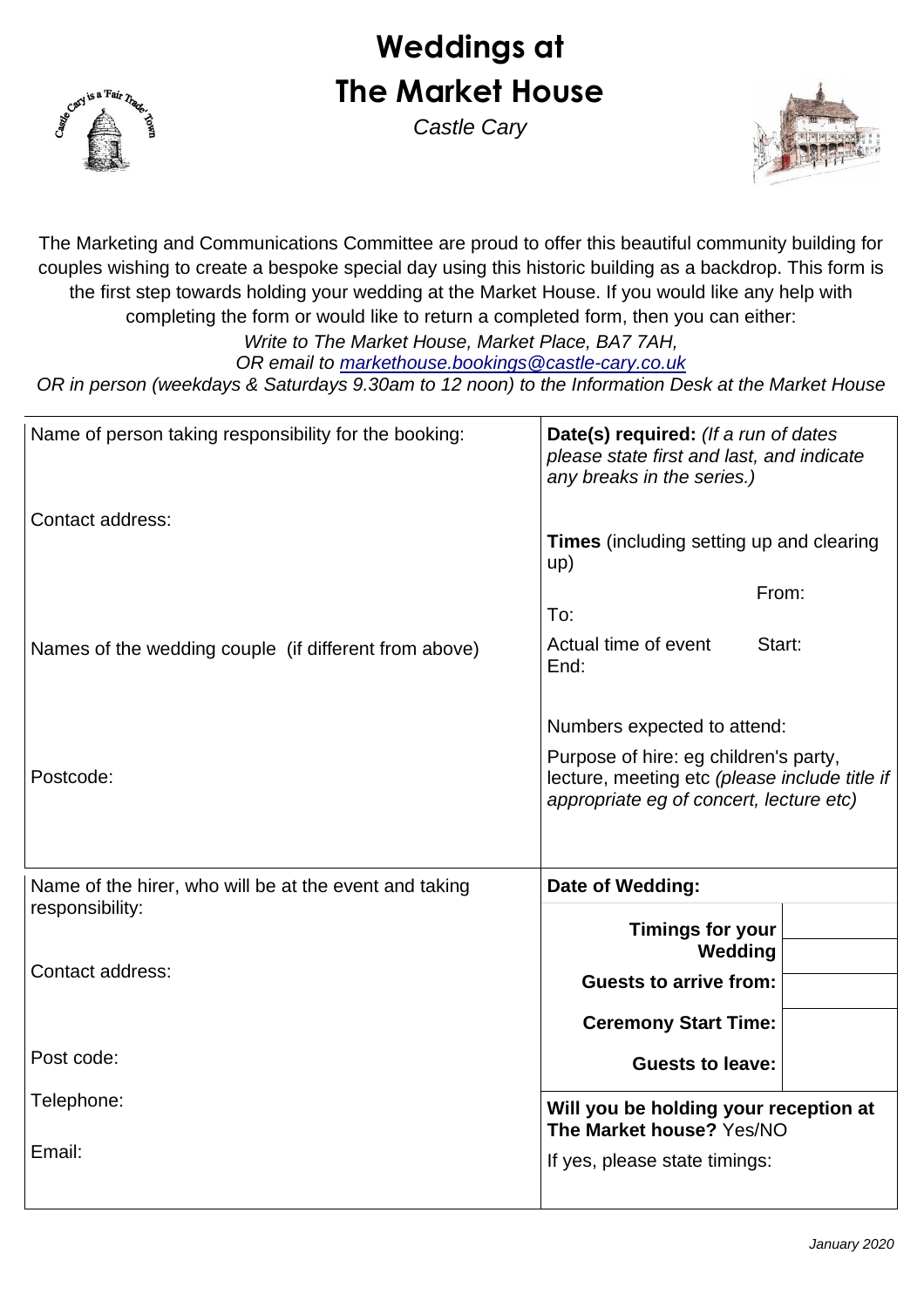| Names of Couple:                                                                                                                                                                                                                                 | Number of people expected to attend the<br>ceremony:                                              |
|--------------------------------------------------------------------------------------------------------------------------------------------------------------------------------------------------------------------------------------------------|---------------------------------------------------------------------------------------------------|
| Address for invoice (if different from above):                                                                                                                                                                                                   | Do you require the use of our sound<br>system to play music? Yes/No                               |
| Ceremony to be held in (please circle):                                                                                                                                                                                                          | Do you wish to add your own<br>decorations? Yes/No                                                |
| The Shambles<br>The Undercroft                                                                                                                                                                                                                   | Please give brief details in notes section                                                        |
| Notes:                                                                                                                                                                                                                                           |                                                                                                   |
| Where did you hear about our venue?                                                                                                                                                                                                              |                                                                                                   |
| <b>YES/NO</b>                                                                                                                                                                                                                                    | Are you serving alcohol after you wedding? YES/NO Do you need to use our Alcohol Licence?         |
| permit alcohol to be served for up to two hours prior to the start of the ceremony. If you are selling<br>alcohol, there will be an additional charge for use of our alcohol licence. Please ask if you require<br>clarification on this matter. | Note: You are welcome to serve alcohol after your ceremony, however, our wedding licence does not |

| For further information about this form and how to fill it in please contact the Bookings Manager on |  |
|------------------------------------------------------------------------------------------------------|--|
| 01963 351763 or markethouse.bookings @castle-cary.co.uk                                              |  |

| <u>0 1900 OU FIDO OF HIGHNOLIOUSO.DOONIHOS @CASHO-CALV.CO.UN</u>           |           |
|----------------------------------------------------------------------------|-----------|
| <b>OFFICE USE ONLY</b>                                                     |           |
| Has the calendar entry been checked (inc banner diary)? By whom? (initial) | Date done |